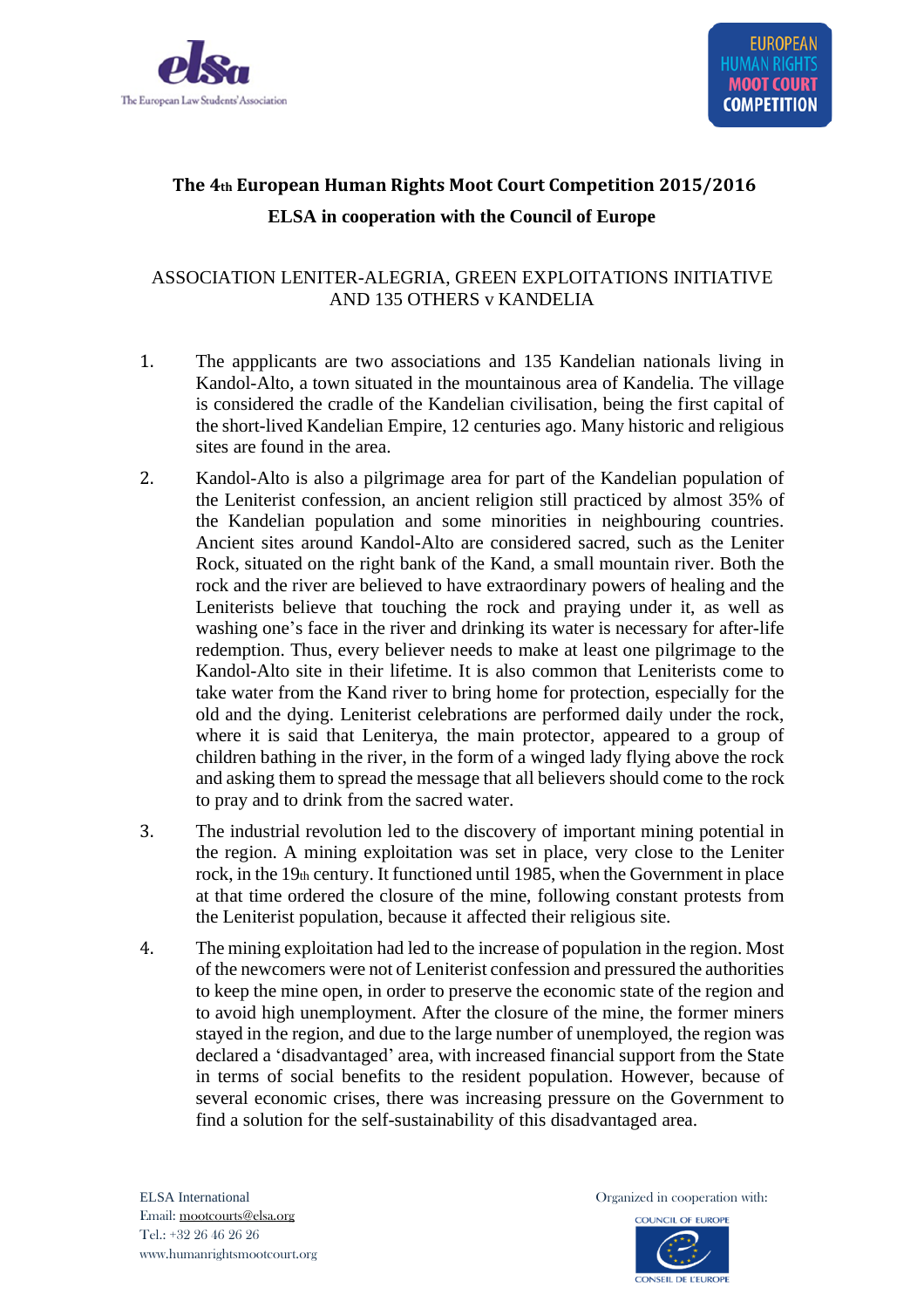

- 5. Following several anti-government protests around the country, anticipated elections were organised in July 2011 and the winning party drew its votes based on a concrete plan to revitalise the region in order to become selfsustaining, including by reopening the mining site, along with the decentralisation of the five main regions of Kandelia, meaning that less financial aid would be available for the disadvantaged areas.
- 6. The media reported that Kamba Mining International (KMI), a company based in the neighbouring country of Kambania, had been intensely lobbying the governing party and the new regional authorities to reopen the exploitation facility.
- 7. A leaked report issued by the company and addressed to the Ministry of Industry of Kandelia presented a long-term plan for the extraction industry, with detailed financial and economic information as to the benefits of the reopening in terms of employment, concession fees, etc., as well as concrete details of the extraction method to be used, namely a process in which gold and silver is extracted from low-grade ore by spraying it with sodium cyanide.
- 8. The company also referred to another earlier publication, an environmental impact assessment carried out in 2010 in order to obtain an environmental compliance certificate. In their analysis of the effects of sodium cyanide on health, the specialists from the institute that carried out the assessment said that there was no risk provided the relevant norms were complied with and there were no accidents, but expressed uncertainty about the impact of the process on the environment.
- 9. Both reports highlighted the important financial input brought to the region by the reopening of the mine, splitting the population in two: those who strongly supported the revival plan and thus the reopening of the exploitation, and those who strongly opposed it, namely the Leniterist believers, who argued that any such exploitation would pollute their sacred river and affect their pilgrimage site, as the exploitation facility was only a few kilometres away from the Leniter rock.
- 10. In March 2012, the Government decided to hold a referendum on the matter. The national result was a 59% approval of the revival plan. In April 2012, the regional revival plan was adopted and negotiations started for reopening the exploitation. A concession deal was signed with KMI on 30 May 2012 and the exploitation facility was officially inaugurated at the end of that year.
- 11. Two associations, the applicants in the present case, Association Leniter-Alegria (ALA - the religious association of the Leniterist believers) and Green Exploitations Initiative (GEI – a local NGO fighting heavy industrialisation and and promoting the protection of the environment) have challenged the regional authorities' decision to implement the revival plan, namely the measures concerning the reopening of the mining site. Several hearings were held and a decision of the Kandol-Alto Administrative Court was supposed to be delivered in December 2014, but has not yet been issued.

ELSA International **Contract in Contract in Contract Contract in Contract Contract Contract Contract Contract Contract Contract Contract Contract Contract Contract Contract Contract Contract Contract Contract Contract Cont** 

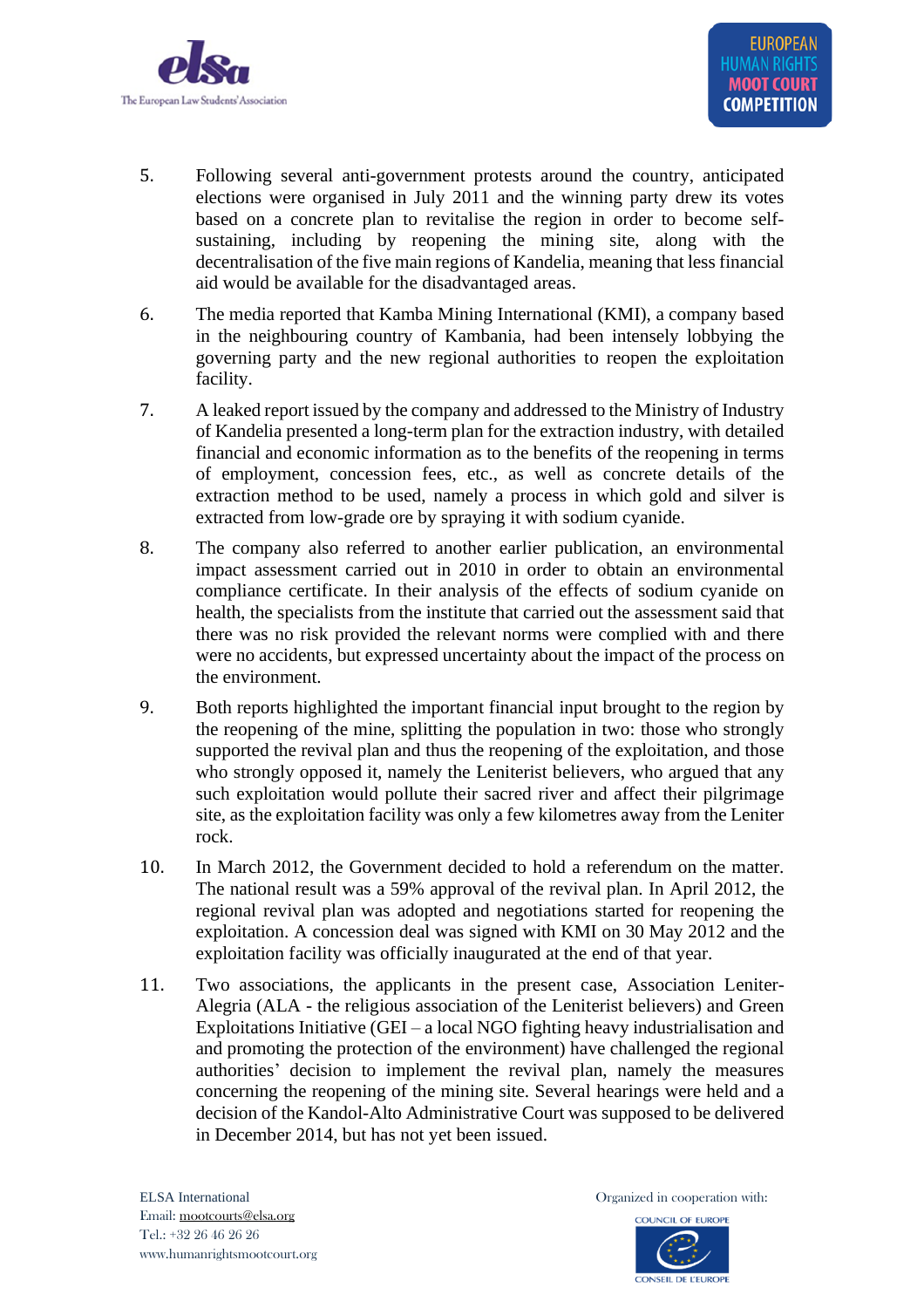

- 12. In September 2014, heavy rains led to damages in the waste stock area of the exploitation site and a large quantity of polluted water containing sodium cyanide and other substances leaked into the Kand river, which burst its banks, causing extensive damage to the area, the Leniter Rock being overturned.
- 13. The authorities sealed the area a few days after the incident, in order to prevent pilgrims from using the water. However, several residents and pilgrims ended up in hospital after visiting the pilgrimage site. Several Leniterist leaders informally encouraged the community to continue using the water, in order not to expose its vulnerable members to the risk of not obtaining eternal life and also because the water was considered sacred and thus not prone to be infected.
- 14. An investigation concluded that a natural hazard had occurred, causing some toxic residues to be spilled in the river, but that there could be no guilt attached to the company as the natural phenomenon could not be foreseen or avoided. Tests revealed toxic substances present in the water, originating from the mining process.
- 15. The individual applicants and their family members have undergone extensive treatment in order to recover from skin, respiratory and gastrointestinal disorders. They mandated ALA to represent them in a civil liability claim against the company. ALA, together with and based on the support of GEI, introduced a civil action before the courts in October 2014. The regional authorities were also summoned as co-liable, due to lack of control over the exploitation site, as well as for not taking the necessary measures to inform the population about the contamination of the river.
- 16. ALA highlighted the considerable impact this had on the religious minority, as their sacred rock was overturned, which in their belief was the sign of the end of the world. They mentioned that several fervent believers tried to take their lives shortly afterwards, in a mass suicide event, convinced of the apocalyptic sign and the nearing end. They were saved at the last minute by the other members of the community. Following the poisoning of the members of the community with water from the river, several members of the community fell into despair, as they could no longer use the water for their daily rituals, especially to obtain redemption for the sick and the dying.
- 17. By a judgment of 20 February 2015, the Kandol-Alto first-instance court rejected their claims, stating that the effects (the contamination of the river, the bursting of the river banks, as well as the overturning of the sacred rock) was more likely to be linked to the heavy rains than to the company's conduct and that there was no direct proof that the disaster itself was triggered by the conduct of the company. The court based its conclusion on the findings of an expert report, namely that it could not be established with certainty that the leakage of polluted water into the Kand river was caused by the wrongful conduct of the company concerning the storage and disposal of waste, given that it had happened on the occasion of heavy rainfalls which brought considerable damage to the whole region.

ELSA International **Contract in Contract in Contract Contract in Contract Contract Contract Contract Contract Contract Contract Contract Contract Contract Contract Contract Contract Contract Contract Contract Contract Cont** 

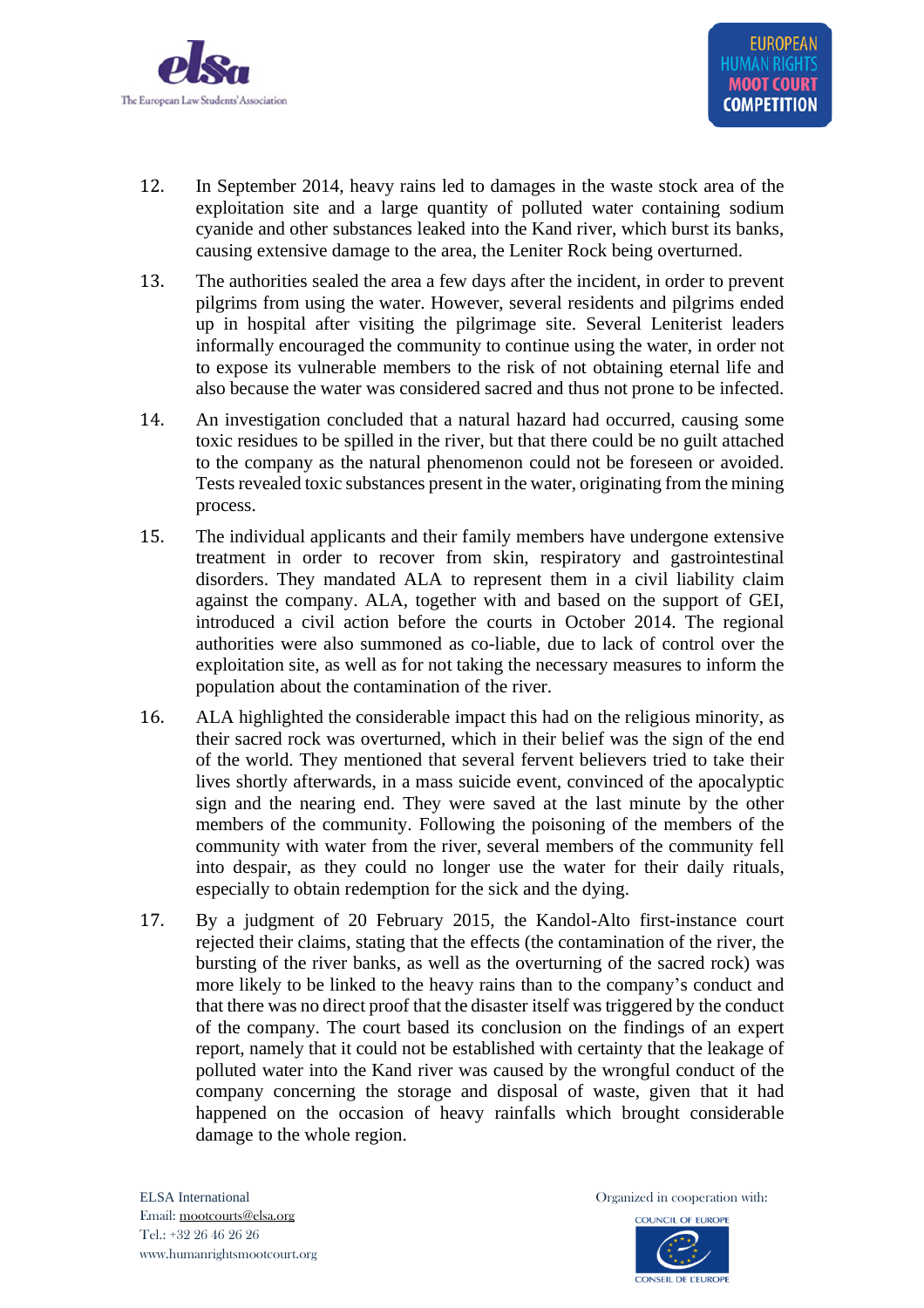

- 18. As to the liability of the regional authorities, the court established that they lacked *locus standi*, and that the complaint should have been made against the central authorities. The applicants were also ordered to pay the incurred legal fees of the company, in the sum of 300 000 kandis (the equivalent of 30 000 EUR).
- 19. The applicants filed for an appeal. They reiterated their arguments and also pointed out the very large amount of legal fees, which they could not support from their own budget. They mentioned that this type of obligation, in this amount, would have a chilling effect on anyone trying to bring liability suits against major international corporations and that it unbalanced the equality of arms. Upon re-examination of the evidence and assessment of the facts and of the arguments of the parties, the panel of two judges from the Kandol-Alto Court of Appeal quashed the first-instance judgment and, by a decision of 31 May 2015, found in favour of the applicants. They ordered the company to pay them the cost of the medical treatments following the mass intoxication, as well as non-pecuniary damages in the total amount of 200 000 kandis (20 000 euros). They also ordered the regional authorities to suspend the exploitation licence until an investigation into compliance with the norms concerning mining activity was carried out, as there was clear proof of the danger to the environment posed by the exploitation, notwithstanding the effects it had on the Leniterist religious community, which had lost their most sacred place of worship and had their sacred river polluted with toxins, making it impossible to use it for their rituals. The company, along with the regional authority, were ordered to present public excuses to the religious community and to assist them, including financially, in reconstructing the pilgrimage site. The regional authority was also found liable for not taking the necessary measures to inform the population about the pollution of the river and to prevent the use of its water.
- 20. The company and the regional authority filed for an appeal on points of law with the Kandelian Supreme Court (KSC). They maintained that the natural disaster could not be directly linked to their conduct and thus they were not liable for the hazardous effects, which were indeed regrettable. The local authority highlighted that the suspension of the exploitation license would trigger the closure of the site, with the loss of hundreds of jobs in the disadvantaged area. Moreover, the State would also be in breach of the concession deal signed with the company, entailing heavy damages which would deplete the regional budget. Moreover, the license was granted following the implementation of a regional revival plan, which was approved by public referendum.
- 21. By a decision of 15 July 2015, the Supreme Court confirmed the position of the first-instance court, dismissing the claims of the two associations. The argument was based mainly on the drastic impact the closing of the exploitation site would have on the region, and reiterated the first-instance court's findings concerning the lack of proof of a causal link between the damage to the religious site and to the community on one side, and the conduct of the company or the regional

ELSA International **Calcular Contract Contract Contract Contract Contract Contract Contract Contract Contract Contract Contract Contract Contract Contract Contract Contract Contract Contract Contract Contract Contract Cont**